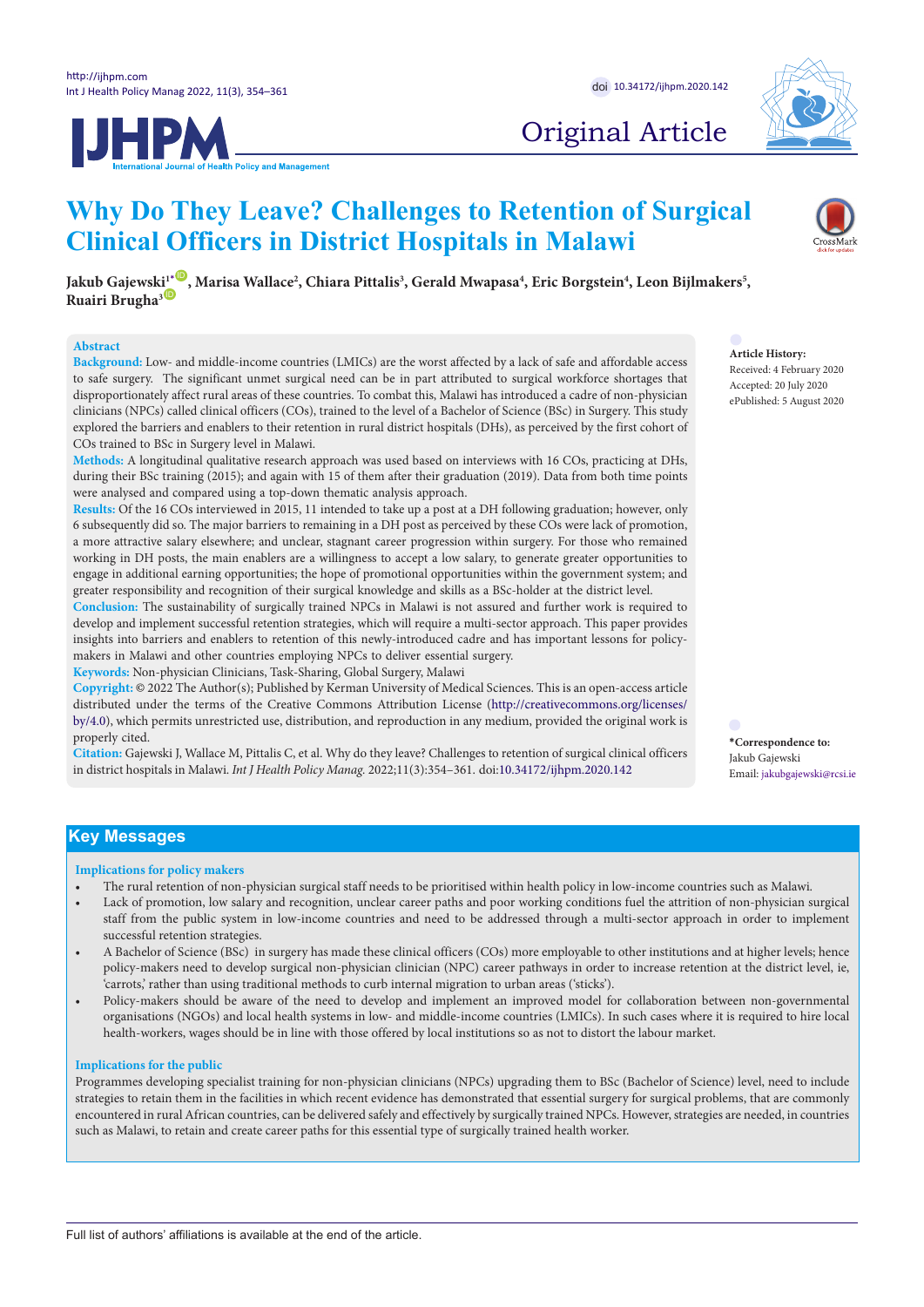# **Background**

Common challenges affecting surgical productivity in lowand middle-income countries (LMICs) are staff shortages, availability of essential infrastructure and supplies, and low priority of surgical care within health policies.<sup>1</sup> The lack of sufficient numbers of trained surgical providers is among the most significant barriers,<sup>2-5</sup> particularly in sub-Saharan Africa (SSA).<sup>6</sup> Given the chronic shortage of surgeons in SSA, nonphysician clinicians (NPCs) are trained to perform essential surgical tasks.<sup>7</sup> NPCs are health-workers who have not been trained to the level of a medical doctor but take on some of their diagnostic and clinical functions.8 They are hailed as an alternative due to low training costs, reduced training duration and better retention rates in rural placements compared to medical doctors.<sup>9</sup> The shifting of tasks to lower cadres, such as NPCs, when safe and reasonable is endorsed and recommended by the World Health Organization (WHO).<sup>10,11</sup>

Surgical care provision in Malawi relies on NPCs, as the density of specialist surgeons sits at 0.23 per 100 000 people, the lowest in the world.12 NPCs are essential in district hospitals (DHs) in rural areas, where 83% of Malawians reside,13 as specialist surgeons are exclusively employed at central hospitals. With an ever-expanding population (increase of over 31% over the last 10 years $14$ ) and increasing rates of non-communicable diseases,<sup>15</sup> compounded by its economic instability, the strain on the Malawian health system to address the surgical disease burden remains profound. A survey by Varela et al identified that approximately one-third of the Malawian population is living with a surgical condition that requires consultation,<sup>16</sup> reinforcing the need for urgent scale-up of surgical services.<sup>7</sup> In Malawi NPCs are known as clinical officers (COs) and possess a Diploma in General Medicine. In recent years, programmes have been developed to upgrade NPC-training to Bachelor of Science (BSc) level to develop advanced skills in several disciplines.<sup>7,9,17,18</sup> One such programme was the Clinical Officer Surgical Training (COST)-Africa project. In 2011-2016 COST-Africa developed and implemented a BSc course in general surgery at the College of Medicine, Malawi. The first cohort of students included 17 COs, who were trained in common emergency and elective procedures 'on-the-job' through a placement in 8 DHs. The objective of COST-Africa was to launch a training model producing surgical providers equipped with skills and knowledge adequate to the needs of rural dwellers. An evaluation of the programme by Gajewski et al<sup>7</sup> demonstrated its effectiveness in improving surgical productivity at DHs in Malawi.

As seen in other cadres of health-workers worldwide,<sup>19,20</sup> training these COs is merely the first step towards addressing surgical staff shortages. Another major issue is migration, whether it be external migration from low to higher-income countries or internal migration from rural to urban areas.<sup>21</sup> This "brain drain"<sup>22</sup> is particularly rife in SSA<sup>23</sup> and affects not only highly-trained healthcare professionals, but also midlevel cadres such as NPCs. There are growing numbers of studies describing factors influencing the retention of healthworkers in rural areas and proposing potential interventions, but without analysing the effects of these interventions.<sup>24</sup> This study contributes to building a more robust evidence in this field, by assessing the effects of the COST-Africa intervention on the retention of surgically-trained NPCs in rural areas. Although set in Malawi, this study aims to provide important policy lessons for all countries who employ (or intend to employ) specialised NPCs to address the gap in their surgical workforce.

# **Methods**

# Study Design

This study is reported using the COREQ checklist for qualitative studies.<sup>25</sup> A longitudinal qualitative research<sup>26</sup> method was used, based on narrative semi-structured interviews with the first cohort of COST-Africa COs (CA-COs) conducted at 2 time points: (1) November-December 2015, while they were still undergoing the COST-Africa BSc programme; and (2) June-July 2019, three years after graduation. The initial interviews were conducted to investigate participants' experience of the training programme and their career plans following graduation, as well as to document wider issues affecting surgery at DHs (as reported elsewhere<sup>27</sup>). The second set of interviews explored factors affecting the retention of CA-COs in public DHs after obtaining a BSc in Surgery. The 2015 interviews were conducted using a topic guide developed based on a literature review and the researchers' experience of working with NPCs in Malawi. The second guide was similarly composed, additionally informed by the findings of the prior interviews. This longitudinal qualitative design offers an opportunity to engage with the complex and multifactorial nature of the retention of surgically trained NPCs at the district level in Malawi. By following individual trajectories, the factors influencing CA-COs' decisions were identified as well as changes in how these self-declared factors acted as barriers or enablers to working at DHs.

# Participants' Recruitment/Consent

All 17 CA-COs who took part and completed the COST-Africa training were contacted via email before the interviews. Of these, 16 were able to participate in the first interviews and 15 in the second round. No incentive was provided. The individuals who did not take part in the study were unavailable at the time the interviews were conducted.

# Data Collection

Interviews lasted on average 50 (2015) and 30 minutes (2019). Participants were given information about the purpose of the interview beforehand. They were informed about the aim of the study and their consent was obtained. All interviews took place face-to-face at a location convenient to the participant, with 2 project researchers present (2015: JG, GM; 2019: JG, MW). JG (male) is a senior researcher with extensive training and experience in qualitative methods, GM (male) and MW (female) were junior qualitative researchers at the time of the study.

# Data Analysis

A narrative methodological approach was followed<sup>28</sup> to explore changes in career trajectories of participants. The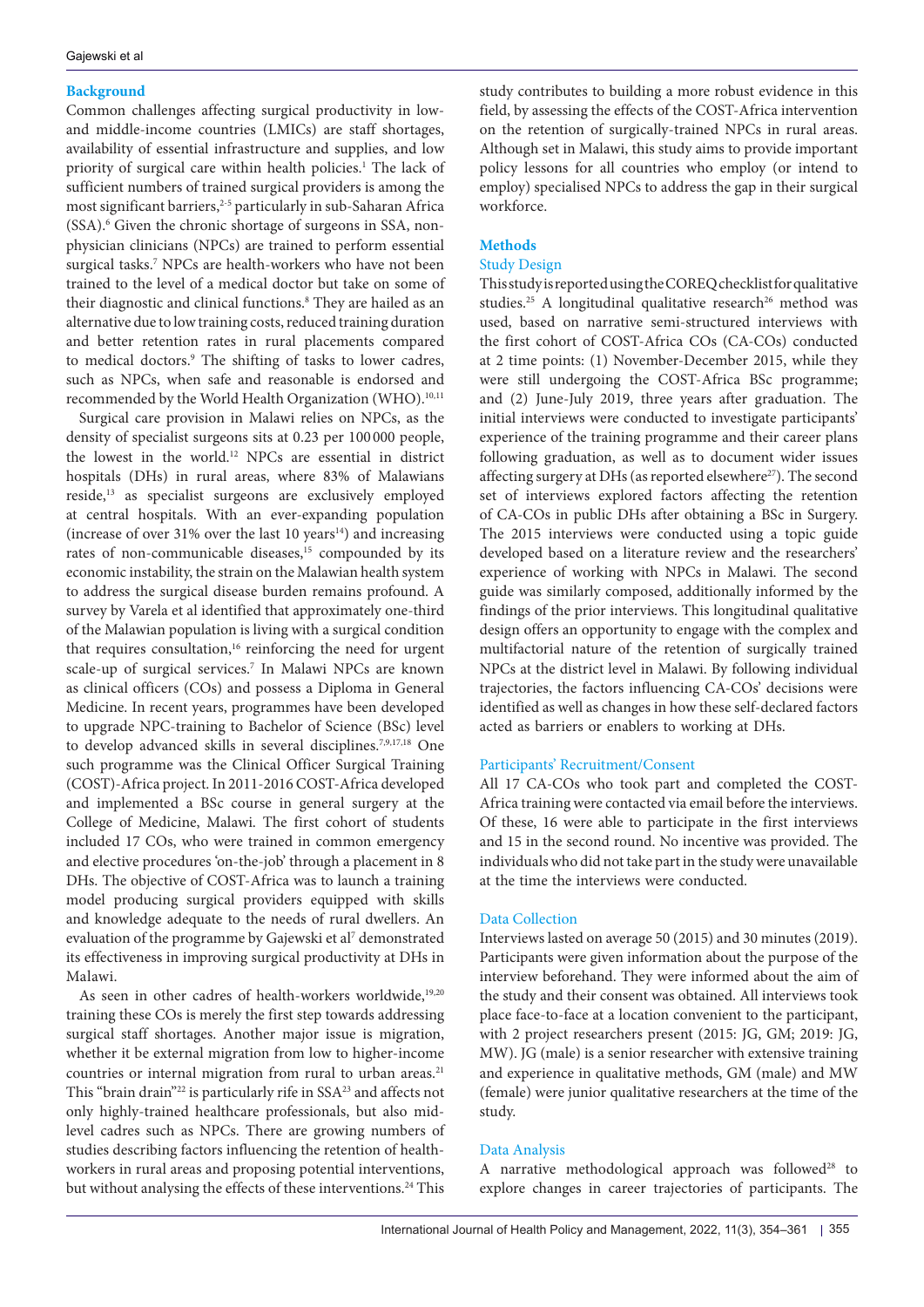recorded interviews were transcribed using MS Word. Data analysis was carried out using a 'top down' thematic approach. The coding matrix for the 2015 data was informed by personal experience of the research team (JG and GM), interacting with CA-COs during the COST-Africa training and evaluation, and by a thorough literature review. This coding matrix was modified after analysis of the first batch of data. Subsequently all 2015 interviews were coded by one researcher (MW) according to the final matrix and an initial set of themes were drafted. Coding was then verified and discussed with a senior researcher (JG) to agree upon the themes. The 2019 interviews were analysed in a similar manner, informed by the completed analysis of interviews conducted in 2015. Two additional steps were added: data from 2019 were compared with the 2015 to further refine the coding matrix and at the last stage of the analysis all themes were discussed with a third researcher (CP) to verify and agree the final structure.

## **Results**

### Career Intentions Before Graduation (2015)

Information regarding past and present employment, as well as employment intentions at the time of COST-Africa are reported in [Table.](#page-2-0) Before starting the BSc programme 11 CA-COs were working in DHs, 2 were working in central hospitals, 3 in mission hospitals and 1 in an NGO. During the COST-Africa BSc programme all participants were stationed at DHs for a period of 24 months. This was a key feature of the training as the scope was to prepare COs to work in district surgical teams. Of the 16 CA-COs interviewed towards the end of the placement in 2015, 11 expressed intent to take up or continue in a post at a DH. Among these, there was a sense of duty to help patients in remote areas.

*"…when I went to DH X, I found out that most of the surgical cases were kind of mistreated. I feel like if I can go back to the district I will be able to…change things"* (CO6, 2015).

Despite this, only 6 (35%) had chosen to do so and remained surgically active by the time of the second round of interviews in 2019. Out of the 6 who were not employed at DHs before COST-Africa, only 1 took up a position at a DH following graduation.

#### Factors Affecting Retention of CA-COs at District Level

[Figure](#page-3-0) illustrates the themes around factors affecting retention and attrition of CA-COs at DHs as emerging from the interviews in this study. Two groups of inter-linked factors are at play: (*i*) organisational factors (at level of individual health facilities); (*ii*) systemic factors ie, strategies (or lack of) employed by the government, hospital management or other institutions. Both sets of factors can act as *push* or *pull* forces.

## *Pay Satisfaction*

Remuneration emerged as one of the most dominant themes affecting CA-COs work choices. During their BSc in surgery training (2015), most CA-COs assumed that upon graduation they would be automatically promoted, with a salary increase reflecting their higher qualifications compared to the diploma level of other general COs.

*"They promised us as soon as we finished our school they are going to promote us. That is our expectation because that is what the minister for health promised us"* (CO9, 2015).

When this was only granted to 2 CA-COs (as reported in the 2019 interviews), many respondents experienced frustration. Their workload after graduation remained the

**Employment Before COST-Africa Employment Intentions During COST-Africa (2015) Employment After Graduation From COST-Africa (2019)** CO\_1 CH CH CH CO\_2 MDH GDH NGO CO\_3 GDH GDH GDH CO\_4 GDH GDH GDH CO\_5 GDH GDH GDH CO\_6 MDH MDH MDH CO\_7 GDH Not interviewed NGO CO\_8 GDH GDH NGO CO\_9 CH CH GDH CO\_10 MDH MDH Not interviewed CO\_11 NGO CH NGO CO\_12 GDH GDH NGO CO\_13 GDH GDH GDH CO\_14 GDH GDH MoH HQ CO\_15 GDH GDH Academia<sup>a</sup> CO\_16 GDH GDH Not interviewed CO\_17 GDH GDH GDH

<span id="page-2-0"></span>**Table.** Employment Status of Study Participants Before, at the Time and After the COST-Africa Programme and Employment Expectations Upon Completion of It

Abbreviations: COST, Clinical Officer Surgical Training; CH, central hospital; MDH, mission district hospital. GDH, government district hospital; NGO, nongovernmental organisation; MoH HQ: Ministry of Health Head Quarters. <sup>a</sup> Academia: lecturing at a university.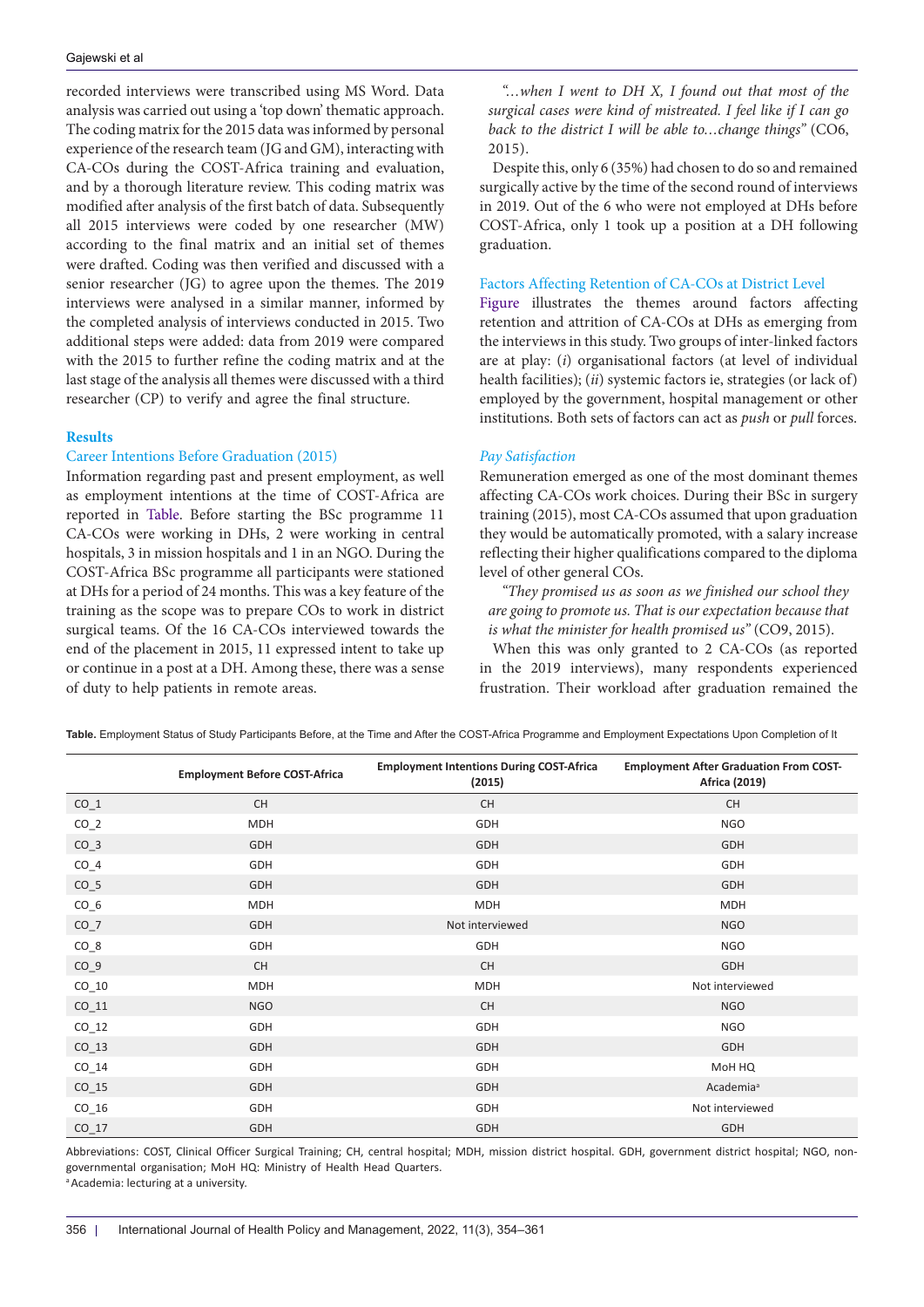<span id="page-3-0"></span>

**Figure**. Emerging themes. Abbreviation: DH, district hospital.

same, or increased in some instances, while the remuneration package did not change.

*"The salary is not good enough. Our salary is not even enough to manage to get food to last through the month*... *So that's why most of the people we have found have left the district..*." (CO14, 2019).

*"…Where do we get if we do all the surgeries and then we still get the same old salary, even though we went to school... the pay-checks remained the same while the responsibilities were expanding…"* (CO8, 2019).

A better salary in the NGO sector was cited as the primary reason for taking up alternative employment, often no longer using their surgical skills. COs working outside the DH were more commonly engaged in the management of teams or administrative duties, with only a few, at best, undertaking minor procedures such as circumcision.

*"Because when you are in diploma level you are at 180- 190k [Malawian Kwacha ~\$250/month]. While on degree level is 290 something to 300k [Malawian Kwacha ~\$400/ month]. So, they are quite different from what you would earn at NGOs, compared to the government hospitals"* (CO3, 2019).

Respondents also reported that surgery as a field did not hold many opportunities for additional income, which are commonly sought by health-workers in LMICs to make up for low salaries. Such opportunities often come in the form of training, workshops or educational seminars with financial compensation provided by the organisers or government.<sup>29</sup> While these were common in areas such as malaria, tuberculosis, maternal and child health, and HIV, there were none specific to surgery at the time of COST-Africa. In addition, some respondents felt that due to their workload, they were less likely to be offered or given permission to avail of these opportunities even if they were to be made available.

*"…if you are doing a BSc in paeds there is a lot of trainings. You go to so many trainings. As surgeons, you spend your time in theatre. So, surgery you spend working while the others make money by doing some trainings…So, I think a lot of people dislike surgery because of that. That's my*  *drawback"* (CO3, 2019).

*"…some people would maybe rather go and do paediatrics or go do obs and gynae because they say maybe it's more marketable than surgery"* (CO13, 2019).

Despite these constraints, many respondents felt that the surgical training and qualification offered them more chances to find additional earning opportunities working at the district level. At central hospitals some respondents felt there were more people to compete with and in the private sector, such as NGOs, respondents described less flexibility to do so. Study participants felt that they had more independence in the public sector. This was seen as a positive factor by the 6 CA-COs who stayed at the district level.

"*Basically, at the district hospital despite that you are tight with surgery, sometimes because you know our earnings are small, you can do some other activities…You know for certain at the central level it is dependent on the approval from the consultant"* (CO5, 2019).

*"Working for the government, yes, we sweat, but we're flexible. We can do other things. But when you're working*  10 *in the private sector, you can't do anything"* (CO13, 2019).

## *Work Environment*

Respondents to the 2019 interviews felt inadequately supported in theatre due to either low motivation or the lack of skills of other team members. This was another source of frustration working in DHs, with some respondents feeling unable to work to their potential. Some also noted that this affected workload. The higher qualifications of the CA-COs who completed the BSc programme meant that other colleagues (general COs and anaesthetists) dismissed many surgical cases, regardless of complexity, leading to unnecessarily higher workload for the CA-COs.

*"But in district hospitals we can also say there is some workload because there are few technicians who are doing these surgical cases, a lot of people leave these surgical cases for us, basically because we've done the BSC in General Surgery. So even minors, they just leave it to me"* (CO3, 2019).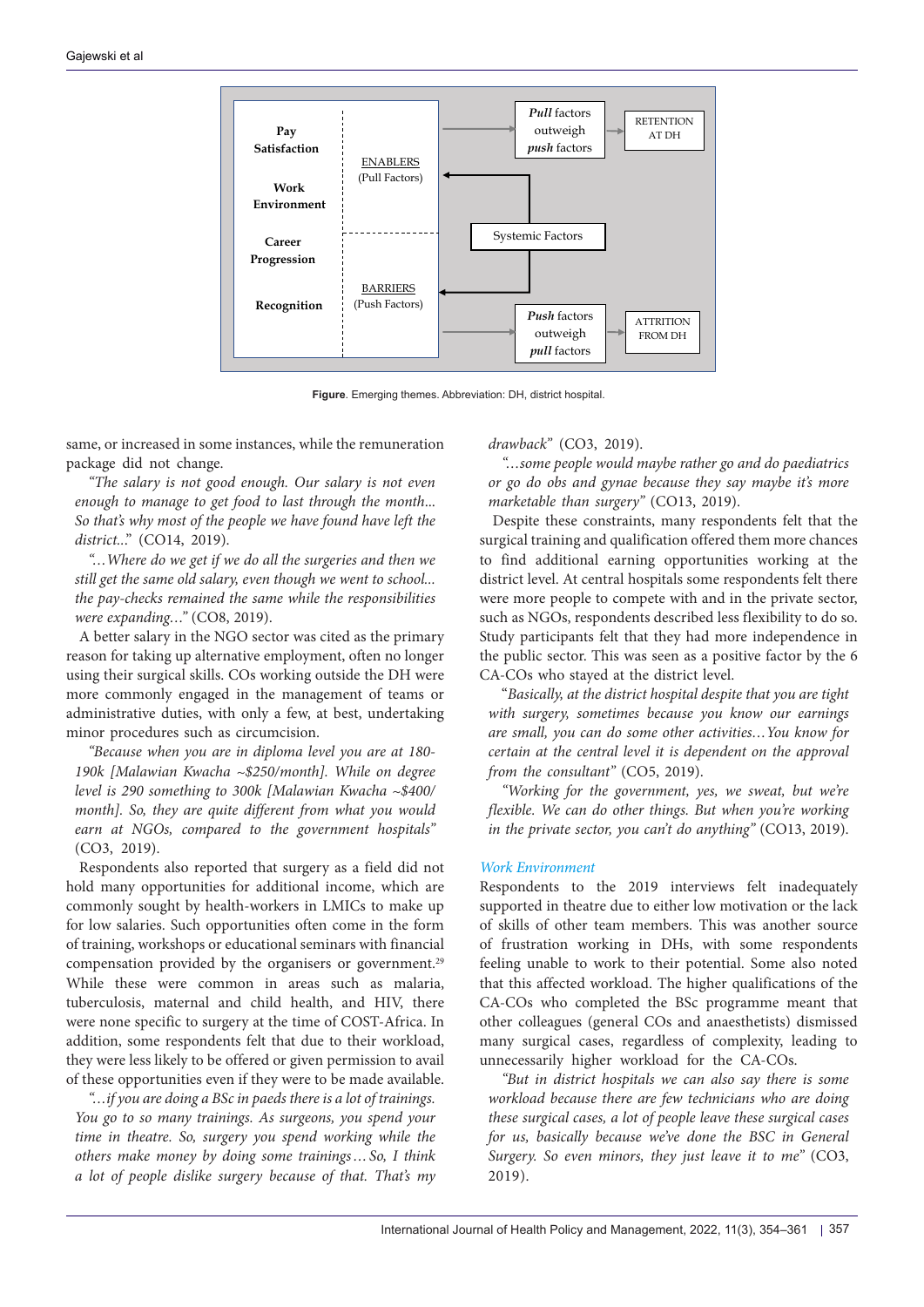Another issue was the lack of resources and/or infrastructure to meet demand for surgical services at the DH. This often caused postponement or cancellation of operations, leading to a backlog of patients and increased workload for the CA-COs. Respondents who had left the public sector, expressed the benefits of no longer having to face these issues.

*"And also, if you look at the resources, if you request for something* [at the NGO] *you are sure that you are going to get it. Unlike in the government, where you are going to have to improvise. Sometimes even if you improvise you end up failing what you wanted to do"* (CO7, 2019).

Despite the reports of substantial workload at DHs, there appeared to be a near consensus among respondents that this was even greater at central hospitals. For this reason, many felt that they would still prefer to work at the district level.

*"…at central hospital there's even much pressure of work. Even if when you are given a chance there's no time to rest. Whereas in a district hospital, maybe they might sleep the whole night, even if they are on call. Or maybe they do one or two operations and they are done"* (CO1, 2019).

## *Career Progression*

A major cause of discontent among the CA-COs was the lack of career advancement opportunities available to them within the surgical field as a non-physician, causing the attrition of many from DHs and indeed surgery itself. When interviewed in 2015, respondents hoped that by completing the BSc in Surgery, a path would be developed for them to continue education to masters level with a view to advancing their surgical career. There were also deliberations about the possibility of a bridging programme being put in place allowing graduate entry to the Bachelor of Medicine or/and Bachelor of Surgery (MBBS), reducing the usual time of 5 years.

*"…I want to be a doctor." "Yeah this is like a stepping-stone towards that. I know in the future after I do this, doors will open and everything. Maybe MBBS or something. But I want to end up being a doctor…maybe in the future there might be a bridging program. If you do a BSc in surgery…MBBS program after surgery for you"* (CO16, 2015).

However, when this did not materialise, by 2019 respondents felt let down. Many described feeling 'forced' to divert into other careers, despite surgery being where their preference laid. Many CA-COs intended to move or had already moved into fields such as public health or epidemiology, where options to pursue a master's degree were available to BScholders.

*"I've even applied for the MPH…It's just that I've been stagnant for so long…If we had the opportunity to do masters in the same field as surgery…that would have been much better for us"* (CO17, 2019).

Among those who remained in employment at the district level, there was still hope that opportunities would come with time, believing that their length of service in the public sector would eventually be rewarded with a promotion or chances to take time off to study.

*"Basically, myself I've already served for the Ministry for a good number of years…I still wish, and I still have that hope* 

*that possibly one day the Ministry might recognise us* [with a promotion]*"* (CO4, 2019).

*"You know, one thing that keeps me around is maybe one day an opportunity comes for maybe school. You know, when you're in the government it's easier to do school than doing it when you're in the private sector. You know in the private sector, time is more important than in the government. In the government we can go back to school for some time and go back"* (CO13, 2019).

## *Recognition*

On a positive note, most respondents seemed to appreciate the greater responsibilities given to them by the DH management after completing their BSc course. They felt they had a greater decision-making role within the surgical department and were the "go-to" member of staff for all surgical-related matters. For some of them this was a reason for preferring to work at the district rather than the central level. Respondents explained that at a central hospital they would not have the same level of recognition or responsibility because specialists and surgical trainees usually had priority over access to the operating theatre and opportunities for practicing their surgical skills.

*"You know actually when I was in* [the DH] *I was the big man...Because each and every surgery that comes around I was the final decision-maker...So that is what made me to think that at least I was recognised"* (CO15, 2019).

*"I think the district hospital offers us a greater opportunity to practice compared to the central hospital. In central hospitals there are more surgeons and to be given the chance to practice at the central hospital the chances are slim compared to the district"* (CO4, 2019).

However, the recognition of the CA-COs new qualifications, skills and responsibilities was often limited, as demonstrated by a general lack of job promotions. Discontent among many respondents was also due to the lack of recognition in the form of an official professional title to distinguish them from the other general COs at diploma level. These factors had a negative impact on their motivation to remain working at the DH and in surgery.

*"We are called clinical officers. We went for BSc. We are still called clinical officers. So, we are appealing that we should at least be called the name that we suggested, associate specialist"* (CO8, 2019).

 *"I still want to at least be practicing and be more like in my, in the line that I can upgrade myself easily than what I'm doing now. Because now the bachelor's is not working at all, because I was employed and I have the Diploma, so it's like I wasted years being in school obtaining a paper which I'm not using"* (CO2, 2019).

On the contrary, the BSc in surgery was well regarded by other institutions, such as NGOs. Those respondents who took up employment in NGOs felt that the BSc gave them an advantage in securing their position. One respondent stated that holding a BSc was an essential requirement for her role.

*"…myself having a degree, I was at an advantage. And that's why I'm holding that post. I have my subordinates, I'm*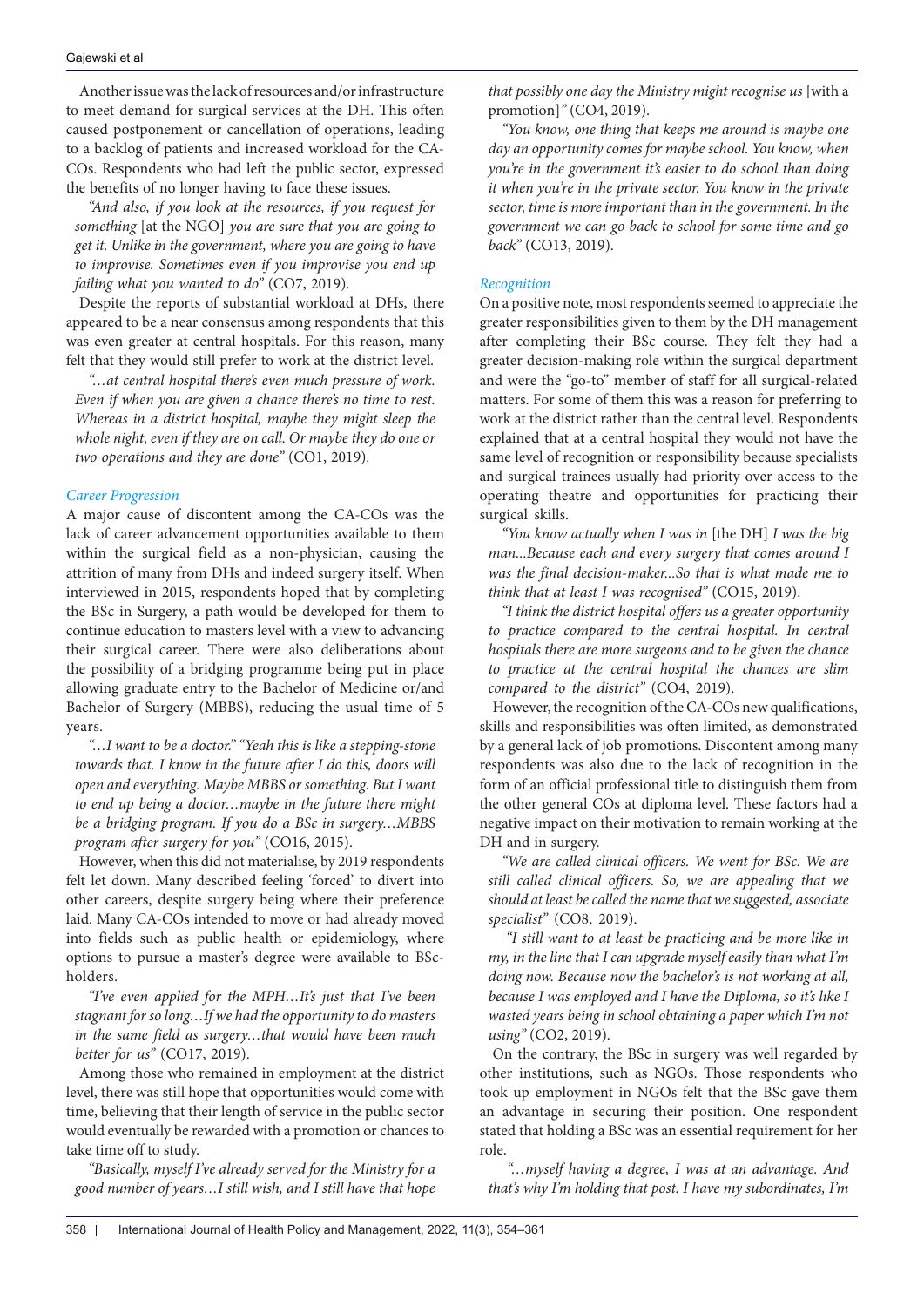*a team leader of 11 people…Why? Because we're having the BSc"* (CO8, 2019).

# **Discussion**

As shown by the evaluation of the COST-Africa intervention<sup>7</sup> and in other studies,<sup>30</sup> NPCs such as CA-COs are essential in scaling up surgery in many SSA countries. COST-Africa was effective in achieving what it set out to do, namely by training a cadre of health-workers able to improve surgical productivity in DHs and willing to practice in rural areas. Most respondents appreciated their new skills and responsibilities, and had a genuine interest in a surgical career within the public DH, as shown by their hopes and enthusiasm at the time of their studies. Those who continued working at the DH after the completion of the BSc enjoyed their new roles as reference point for the local surgical teams and the greater responsibility within the surgical department, despite the increased workload. Existing challenges included the lack of official recognition by the health system in the form of either promotion (and associated pay scale advancement) or change in job title to differentiate COs BSc holders from the other general COs with diploma qualifications. We hypothesise that the changeover in the Malawian government that took place during COST-Africa may have played a role in this lack of follow up.

According to equity theory, employees seek to achieve a balance between what they put into their jobs in terms of effort, knowledge and skills (inputs), and what they get as an outcome through compensation or recognition (outputs).<sup>31,32</sup> There is also a documented concern that quality of care may suffer when health-workers are not properly supported and motivated.33-37 Findings from this study suggest that perceived imbalances and pay dissatisfaction among respondents when working in public DHs resulted in reduced motivation. In order to restore equity the value given to additional earning opportunities, such as workshops, increased and some CA-COs were pushed to seek work in other, more profitable sectors, such as NGOs, triggering intention of other respondents to follow suit.

In Malawi, and other countries in the SSA region, allowances from sponsored training programmes are for many a substantial part of a monthly take-home salary, and can influence their overall pay satisfaction.<sup>38</sup> Findings from this study suggest that surgery as a profession is not regarded as highly as other medical specialties, specifically in regards to concerns over lack of opportunity to access other sources of income specific to the surgical discipline, namely 'training' and 'workshops.' Respondents suggested that other specialities such as paediatrics offer greater opportunities to top-up a government salary through participation in such aforementioned activities and generally perceived as more 'profitable.'39 This reflects the trend in Malawi and other LMICs whereby surgery receives relatively little consideration within health systems and health policy. Resources invested and subsequent training and additional earning opportunities available for staff in surgery are therefore considerably less compared to other areas such as infectious disease<sup>3</sup>; and compared with donor, externally funded initiatives.<sup>40</sup>

As one of the poorest countries in the world, Malawi relies heavily on international aid<sup>41,42</sup> often channelled through international NGOs.43,44 This can account for the surge in NGOs operating in the country and subsequent spikes in movement of health-workers from the public health-system to these institutions.45 Despite intentions of supporting the local health system, these trends can inadvertently undermine the health system.43,46 The evidence from our study supports the call by other researchers to develop and implement an improved model for collaboration between NGOs and local health systems in LMICs.<sup>47</sup> In such cases, where it is required to hire local health-workers, wages should be in line with those offered by local institutions so as not to distort the labour market. NGOs should also consider investing in the education and training of professionals which they are removing from public service, to help increase the number of health staff in the country overall.<sup>47</sup>

The barrier of perceived stagnancy and lack of clarity around the NPC career path within surgery is an issue reported in other studies based in Malawi on a range of health-workers, and in other countries.36,38,48,49 According to the Lancet Commission on Global Surgery, defining and developing career pathways for mid-level cadres is essential for successful retention.10 However, the lack of career structure for NPCs has resulted in the widespread perception that, at least in Malawi, they are trained to a level at which they are useful, and then abandoned.36 The introduction of a BSc has not been enough to curb attrition of COs out of the public sector into other professions with better career progression opportunities, with many CA-COs in the 2019 interviews questioning the longer-term career prospects for them within the surgical field. McAuliffe posited problems with CO training and career structures in Malawi that may have been overlooked and that addressing these factors are essential to retention of COs<sup>34</sup>; and our study supports this conclusion. A major takeaway point from this study for policy-makers is the fact that obtaining a BSc makes these COs more employable to other institutions; thus focus should be shifted to developing the surgical NPCs career pathway in order to increase retention at the district level.

The findings in this study highlight the underlying issue in Malawi of poor or lack of planning, management and support to the health workforce – problems commonly seen in LMICs. Reviewing the distribution of surgical NPCs in Malawi, accompanied by reviewing surgical-needs assessments, like that of Varela et al,<sup>16</sup> would allow strategic planning by the Ministry of Health (MoH) in the allocation of staff and allow for better planning of student intake and promotional opportunities. It also must be noted that the developments in CO deployment in the surgical workforce should occur in parallel with strategic rethinking about the role of physicians and with critical innovations in specialist surgeon recruitment and in-service training.<sup>30</sup> Successful implementation of a comprehensive human resources plan needs the collaboration and commitment of a multisectoral group,<sup>45</sup> most importantly in this case between the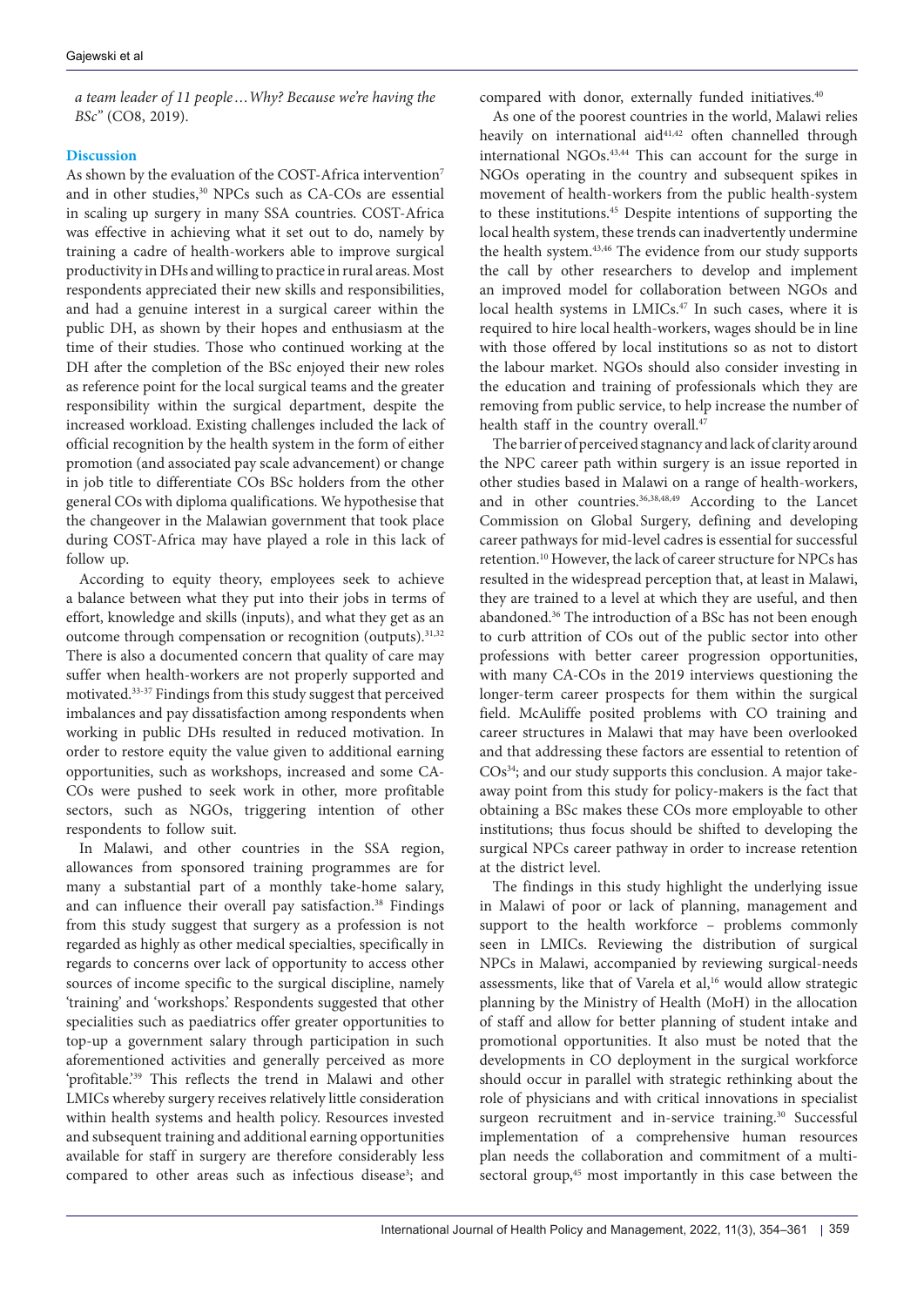Malawian Government and NGO sector, with further studies on monitoring and ensuring appropriate codes of conduct among NGOs required.

## Study Limitations

The primary limitation is the limited generalisation of these results to other countries and healthcare settings as this study is based on participants from Malawi. They have been exposed to challenges that may be specific to the local context and thus may not apply to similar surgical NPCs in other countries. For example, the rates of pay and promotional opportunities may vary from country to country. However, for the majority it is believed that the themes identified within this study that act as barriers to retention of non-physician surgical staff are also transferable to other LMICs, particularly in SSA due to the homogeneity of healthcare problems in the region. Secondly, this study did not seek out the views of other stakeholders implicated in the discussion of retention of these COs, such as the MoH and NGOs. This was consistent with the aim of the study, which was to gain insight and understanding of the COs perceptions of barriers and enablers to retention at the DH. The discourse surrounding the impact of the influx of NGOs on public-health systems could be strengthened by way of further studies on this issue, including NGO and government perspectives. A third limitation can arise due to the self-reported nature of data collected in interviews with respondents. Potential sources of bias may arise from selfreported data; these include attribution, whereby respondents may attribute positive events and outcomes to their own agency, but also the attribution of negative events and outcomes to external forces eg, lack of promotion. However, the sentiments expressed by the COs are congruent with other studies; therefore, attribution bias can be assumed to be minimal. There could also be a bias resulting from participants knowing that the researchers were part of the team that implemented the COST-Africa project. However, this study did not focus on any aspect of evaluation of the project; and the interviewer was not a member of and not involved in implementation of either project; therefore such bias is likely to be minimal. Finally, this study did not employ triangulation of data collection methods, using interviews as the only method to capture data. Interviews were used in order to capture a wide range of perspectives, opinions and ideas and were the most appropriate method to inform the research question.

# **Acknowledgements**

The SURG-Africa project is funded by the European Union's Horizon 2020 Programme for Research and Innovation, under grant agreement no: 733391.

## **Ethical issues**

The study was reviewed and approved by the University of Malawi College of Medicine Research Ethics Committee (ref no.: P.03/12/1188) and amended to further include the scope of this study (ref no.:P.01/18/2336). This study was also reviewed and approved by the Research Ethics Committee of the Royal College of Surgeons in Ireland (ref no.: REC727) and Maastricht University (ref no.: FHML/GH\_2019.039).

#### **Competing interests**

Authors declare that they have no competing interests.

#### **Authors' contributions**

JG helped conceive the original idea and study design; helped with data acquisition, analysis, and interpretation; and helped review the literature, write the first draft of the manuscript, and approve the final manuscript. MW helped with data acquisition, analysis, and interpretation; and helped review the literature, write the first draft of the manuscript, and approve the final manuscript. CP helped conceive the original idea and study design; helped with data acquisition, analysis, and interpretation, and critically appraised and approved the final manuscript. GM helped with data acquisition, and critically appraised and approved the final manuscript. EB, LB, and RB helped conceive the original idea and study design, and critically appraised and approved the final manuscript.

#### **Authors' affiliations**

1 Institute of Global Surgery, Royal College of Surgeons in Ireland, Dublin 2, Ireland. 2 Faculty of Health, Medicine and Life Science, Maastricht University, Maastricht, The Netherlands. <sup>3</sup>Division of Population Health Sciences, Royal College of Surgeons in Ireland, Dublin 2, Ireland. 4 Department of Surgery, College of Medicine Malawi, Blantyre, Malawi. <sup>5</sup>Radboud University Medical Centre, Nijmegen, The Netherlands.

#### **References**

- 1. Chu K, Rosseel P, Gielis P, Ford N. Surgical task shifting in Sub-Saharan Africa. *PLoS Med.* 2009;6(5):e1000078. doi:[10.1371/journal.](https://doi.org/10.1371/journal.pmed.1000078) [pmed.1000078](https://doi.org/10.1371/journal.pmed.1000078)
- 2. Ozgediz D, Kijjambu S, Galukande M, et al. Africa's neglected surgical workforce crisis. *Lancet*. 2008;371(9613):627-628. doi:[10.1016/](https://doi.org/10.1016/s0140-6736(08)60279-2) [s0140-6736\(08\)60279-2](https://doi.org/10.1016/s0140-6736(08)60279-2)
- 3. Ozgediz D, Riviello R. The "other" neglected diseases in global public health: surgical conditions in sub-Saharan Africa. *PLoS Med*. 2008;5(6):e121. doi:[10.1371/journal.pmed.0050121](https://doi.org/10.1371/journal.pmed.0050121)
- 4. Kruk ME, Wladis A, Mbembati N, et al. Human resource and funding constraints for essential surgery in district hospitals in Africa: a retrospective cross-sectional survey. *PLoS Med.* 2010;7(3):e1000242. doi[:10.1371/journal.pmed.1000242](https://doi.org/10.1371/journal.pmed.1000242)
- 5. Grimes CE, Bowman KG, Dodgion CM, Lavy CB. Systematic review of barriers to surgical care in low-income and middle-income countries. *World J Surg.* 2011;35(5):941-950. doi[:10.1007/s00268-011-1010-1](https://doi.org/10.1007/s00268-011-1010-1)
- 6. Blacklock C, Gonçalves Bradley DC, Mickan S, et al. Impact of contextual factors on the effect of interventions to improve health worker performance in sub-Saharan Africa: review of randomised clinical trials. *PLoS One*. 2016;11(1):e0145206. doi:[10.1371/journal.](https://doi.org/10.1371/journal.pone.0145206) [pone.0145206](https://doi.org/10.1371/journal.pone.0145206)
- 7. Gajewski J, Borgstein E, Bijlmakers L, et al. Evaluation of a surgical training programme for clinical officers in Malawi. *Br J Surg*. 2019;106(2):e156-e165. doi:[10.1002/bjs.11065](https://doi.org/10.1002/bjs.11065)
- Mullan F, Frehywot S. Non-physician clinicians in 47 sub-Saharan African countries. *Lancet*. 2007;370(9605):2158-2163. doi:10.1016/ s0140-6736(07)60785-5
- 9. Bergström S. Training non-physician mid-level providers of care (associate clinicians) to perform caesarean sections in low-income countries. *Best Pract Res Clin Obstet Gynaecol*. 2015;29(8):1092- 1101. doi:[10.1016/j.bpobgyn.2015.03.016](https://doi.org/10.1016/j.bpobgyn.2015.03.016)
- 10. Meara JG, Leather AJ, Hagander L, et al. Global Surgery 2030: evidence and solutions for achieving health, welfare, and economic development. *Lancet*. 2015;386(9993):569-624. doi[:10.1016/s0140-](https://doi.org/10.1016/s0140-6736(15)60160-x) [6736\(15\)60160-x](https://doi.org/10.1016/s0140-6736(15)60160-x)
- 11. World Health Organization (WHO), PEPFAR & UNAIDS. *Task Shifting: Rational Redistribution of Tasks Among Health Workforce Teams: Global Recommendations and Guidelines*. Geneva: WHO; 2007.
- 12. O'Flynn E, Andrew J, Hutch A, et al. The specialist surgeon workforce in east, central and southern Africa: a situation analysis. *World J Surg*. 2016;40(11):2620-2627. doi:[10.1007/s00268-016-3601-3](https://doi.org/10.1007/s00268-016-3601-3)
- 13. The World Bank. Rural Population (% of Total Population). World Bank staff estimates based on the United Nations Population Division's World Urbanization Prospects: 2018 Revision. [https://data.worldbank.](https://data.worldbank.org/indicator/SP.RUR.TOTL.ZS?most_recent_value_desc=true) [org/indicator/SP.RUR.TOTL.ZS?most\\_recent\\_value\\_desc=true.](https://data.worldbank.org/indicator/SP.RUR.TOTL.ZS?most_recent_value_desc=true) Accessed June 29, 2019. Published 2018.